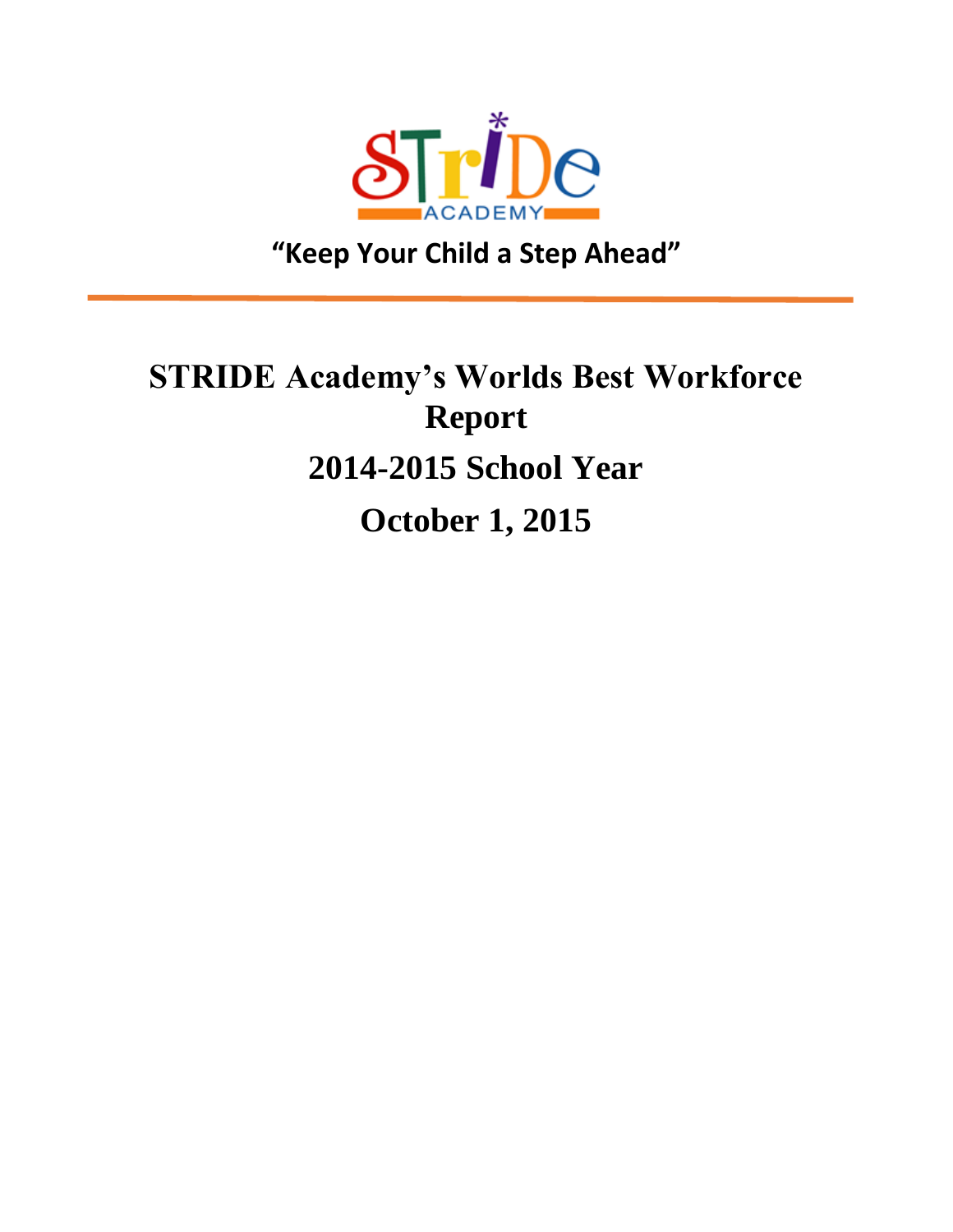# **Mission Statement**

STRIDE Academy will provide educational experiences for all children promoting a strong foundation in all core academic areas. Using research-based curriculum, students will excel academically through real-life educational experiences in a challenging, caring, and studentcentered environment. By meeting each student's unique educational, emotional, and social needs, students will be empowered to become responsible lifelong learners.

# **Vision Statement**

STRIDE Academy's vision is for all students to have grade level skills appropriate for each student while learning in a risk-free and safe learning organization. STRIDE will be a learning organization where parents participate as equal partners in an educational, recreational, and service learning environment.

Student's leaving STRIDE Academy will be prepared academically to succeed at or above their grade levels in mathematics and reading. In addition, our students will become more emotionally mature through 2nd Step character-building and better equipped as future leaders by possessing *7- Habits of Successful Teens* as developed by Steven Covey.

Altogether, STRIDE students will become good citizens within their respective communities. More specifically, STRIDE Academy students will be prepared to live and participate as democratic citizens with a desire to improve their communities by working hard, playing together, and participating in service.

# **STRIDE Academy is a K – 8 School**

Our plan follows the MN Statute section 120B-11 and addresses the following components:

- All students ready for kindergarten
- All students in third grade achieving grade level literacy
- Closing the achievement gap in all sub groups

# **Program, Design, and Curriculum**

STRIDE Academy is going into its ninth successful year of operation, and our vision and mission remain steadfast. This has a direct relationship with the high quality of our teaching and support staff, our curriculum, our character-education emphasis, parent volunteerism, climate of enthusiasm and positive community relations.

# **"To Live, To Love, To Learn, To Leave a Legacy" is our motto.**

# **"What will be your legacy?" is the question.**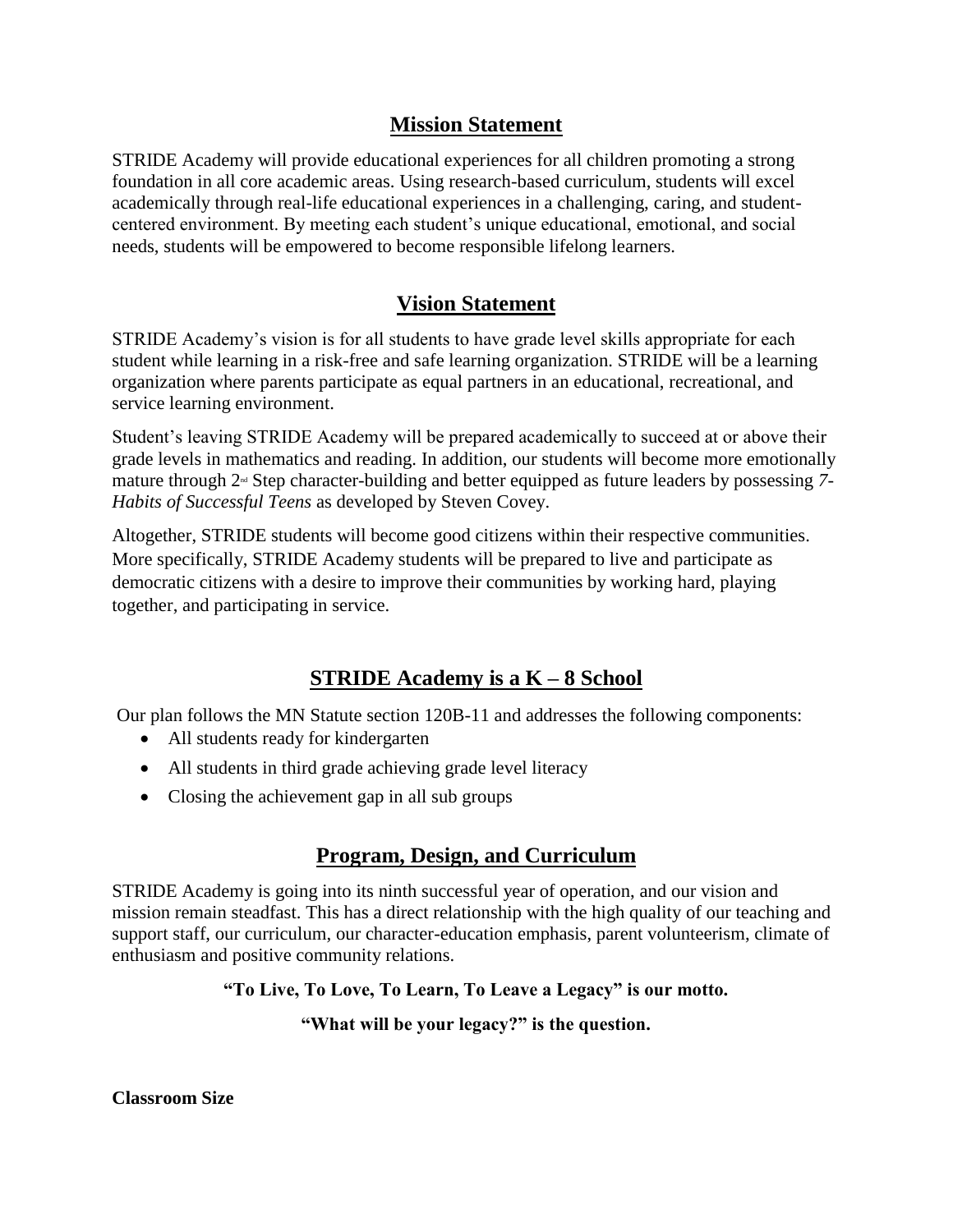The philosophy of STRIDE is one of low student to teacher ratio. Thus, we limit the number of students in each class. The table below shows the adopted class size for each grade.

| $\mathsf{Kinder}$ | 1 st $\int$ $2^{nd}$ | $\mathcal{R}_{\text{rd}}$ | $\Lambda$ th         | $\mathcal{L}_{\text{th}}$ | h <sup>th</sup> | 1 th | $\mathsf{X}^\text{th}$ |
|-------------------|----------------------|---------------------------|----------------------|---------------------------|-----------------|------|------------------------|
|                   |                      |                           | $-20 + 21 + 22 + 24$ |                           |                 |      |                        |

We added a fourth section of 2nd grade and a third section of  $5<sup>th</sup>$  grade for the  $2014 - 2015$ school year. Thus, in FY15 we had 4 sections of grades K, 1, and 2; three sections of 3, 4, and 5, and two sections of grades 5-8. The continued goal of STRIDE Academy is connecting with kids and meeting the individual needs of the children. There is always constant discussion on the number of sections we have and our enrollment policy.

## **Ability Level Grouping**

STRIDE Academy continues to level students in math and reading. Parents are informed of this grouping before they enter STRIDE Academy. Leveling by ability allows students to start at the academic level which they will have constant success while still being challenged. If they are below grade level, this helps them receive focused attention in areas of deficiency. If they are above grade level, this helps them receive enrichment focused opportunities with attention to a rigorous program focusing on standards, problem solving, and critical thinking. Given our student-centered focus, leveling is an accepted policy by parents, students and staff. To accomplish appropriate leveling, all students are pre-assessed in math and reading. The assessment data is used to place students in their respective ability groups. Student confidence and success increases with ability grouping. Ability leveling allows STRIDE to more accurately predict and make decisions about student progress or lack thereof. Adjustments like re-leveling occur periodically during the year to continuously meet students where they learn the most.

# **Curriculum:**

## **Reading Mastery**

In addition to exposing children to classical literature through leveled readers, STRIDE Academy will see that all children have access to the curriculum of science, math, and history by ensuring high-level reading skills for all children. For more than 35 years, Reading Mastery has been helping children learn to read faster and to develop effective strategies for reading comprehension.

Long recognized for its phonemically explicit, intensive approach for teaching reading, Reading Mastery has proven to be superior in research studies that measure outcomes with children, to reduce the prevalence of reading problems, demonstrated the strongest impact on the reading growth of children, and elevated the reading skills of even children at risk.

## **Saxon Math**

Saxon Math is a thoroughly researched skills-based mathematics program for grades K-12. Saxon's unique approach, based on instruction, practice, and assessment distributed across the grade level, incorporates 20 years of research and classroom experience.

This approach more fully ensures that children not only gain math skills, but that they retain them. Saxon Math is designed so that complex concepts are broken into related increments,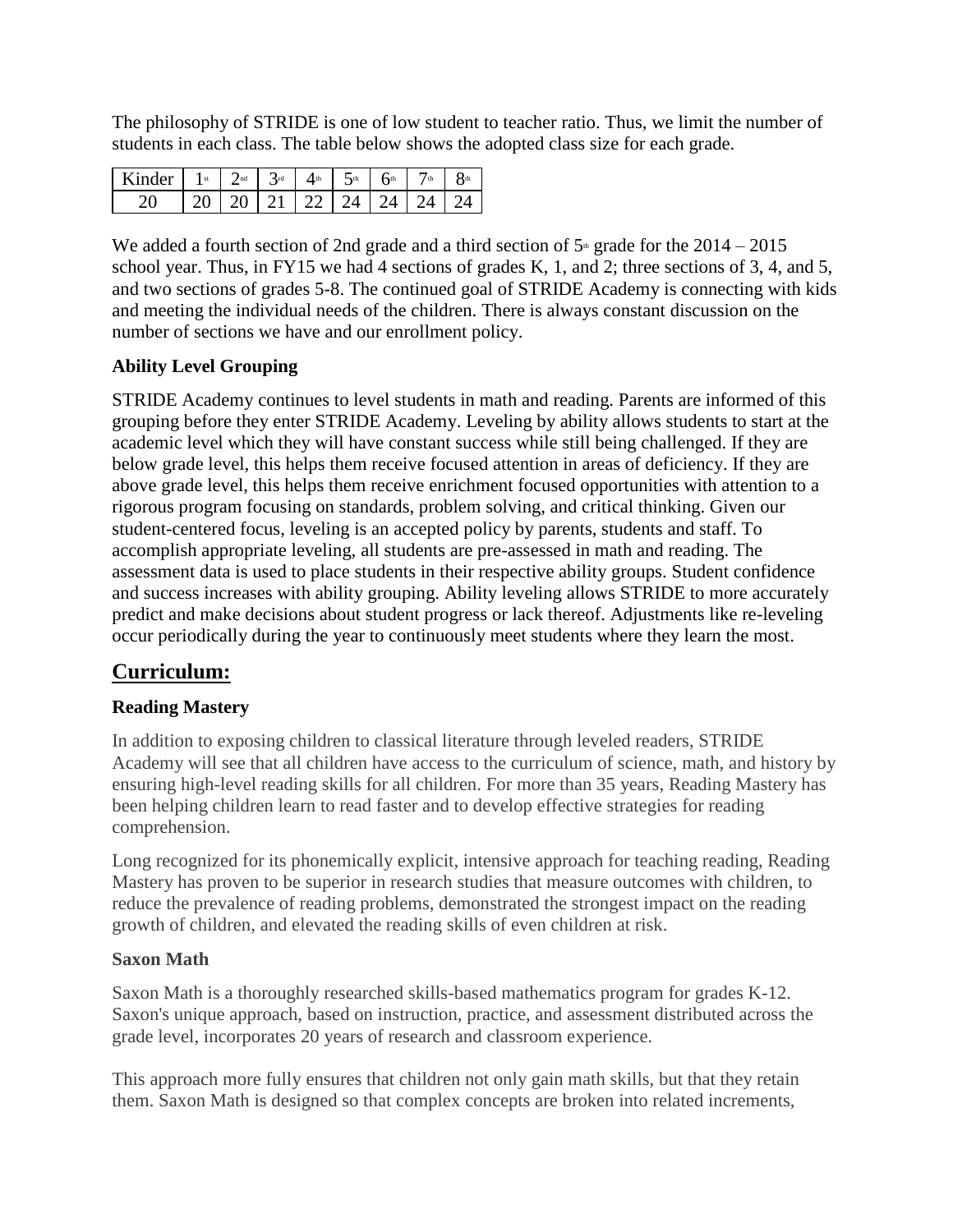recognizing that smaller pieces of information are easier to teach and easier to learn.

This distributed approach has produced significantly higher level of student learning than massed presentations such as those found in programs with a chapter-based approach or a spiral curriculum. Assessments are built into each fifth lesson to help STRIDE teachers frequently gauge your child's progress and make adaptations in instruction based on your child's needs.

## **Core Knowledge**

STRIDE Academy teaches Core Knowledge to ensure students receive a strong foundation of the basics they need to be strong, productive citizens. STRIDE Academy is among a growing number of schools that are seeing measurable results by using the leading Core Knowledge curriculum.

The curriculum focuses on the teaching of building cultural literacy and progressing through a solid and specific set of knowledge each year. Core Knowledge, developed by University of Virginia Professor E. D. Hirsch and two groups of teachers, has gone from a philosophy of the need for cultural literacy to a growing phenomenon that has been widely accepted by public, private and charter schools nationwide. Learn more how this curriculum provides a solid and specific education at each grade level.

# **Growing Leaders**

STRIDE goes beyond the basics to also teach its students to be strong leaders in the classrooms, families and communities. STRIDE integrates the Second Step leadership development and 7 Habits of Highly Effective Teens by Stephen and Sean Covey into its curriculum. Students also complete at least two service learning projects each year.

# **Service-Learning Projects**

STRIDE Academy stresses service and volunteerism in its programs. STRIDE believes in character development and servant leadership. Therefore, all of STRIDES' students participate in service projects each year. This teaches students to give back to the school and community. These projects have provided connections and allowed students to engage in giving back to their communities. In 2014-15 the following projects occurred at the various grade levels in STRIDE Academy.

# **WBWF Teamplate**

The following systems goals represent identified priority areas STRIDE Academy will focus our energy in our Conitnuous Improvement Plan. In addition we are meeting October 3<sup>rd</sup> and February  $27<sup>th</sup>$  to review and refine our Strategic Plan. The table will correlate the systems goals with the required components of WBWF.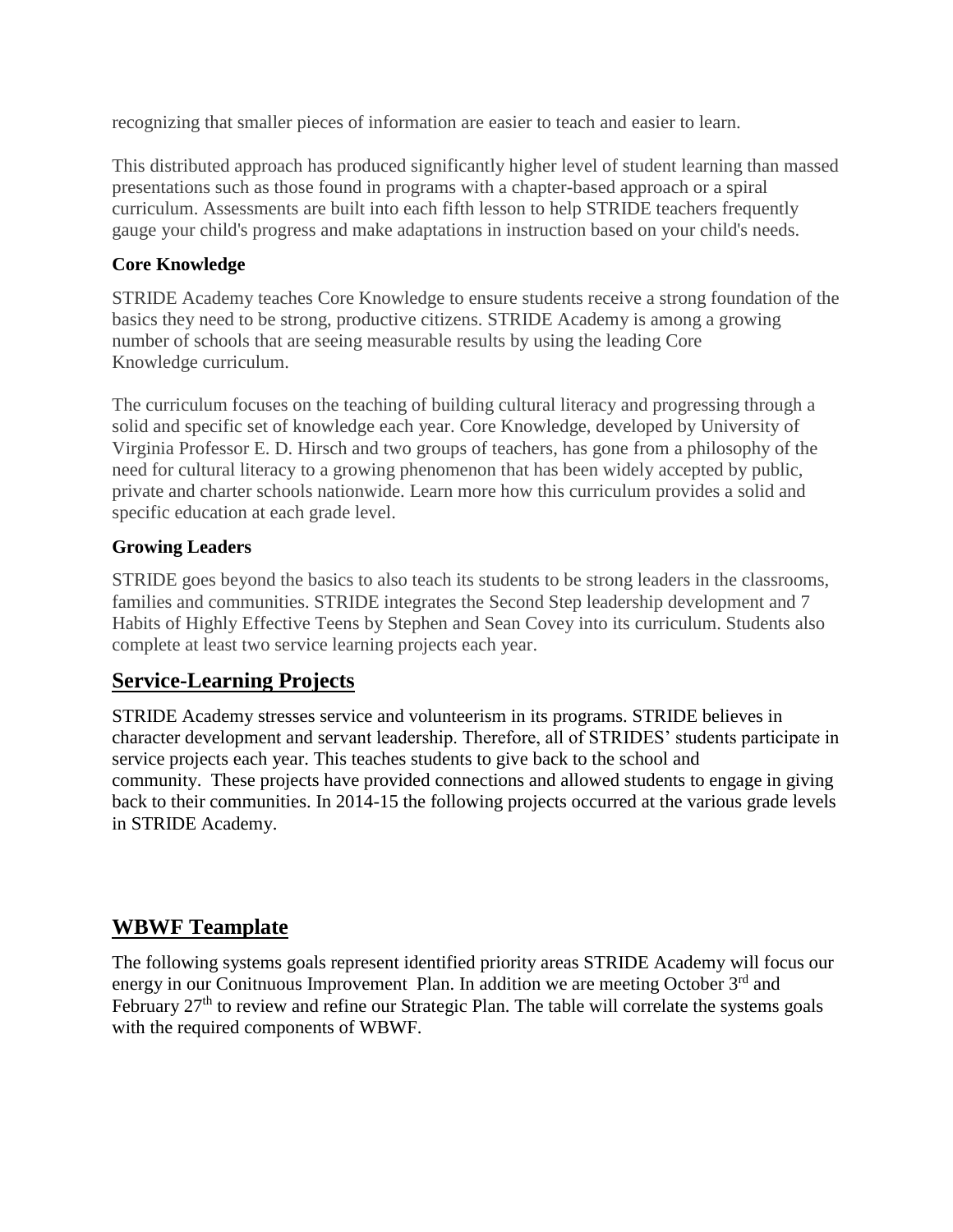|                     | Achieve                             | Maintain                              | Increase                 | Ensure                                  | Growing the                          |
|---------------------|-------------------------------------|---------------------------------------|--------------------------|-----------------------------------------|--------------------------------------|
|                     | Academic                            | Fiscal                                | Stakeholder              | Excellence in                           | School                               |
|                     | <b>Success</b>                      | Responsibility                        | Satisfaction             | Teaching                                |                                      |
| <b>All Students</b> | Provide 2                           |                                       | Yearly data              | <b>STRIDE</b>                           | <b>Expansion Project</b>             |
| Ready for           | kindergarten                        |                                       | analysis of parent       | participates in Q-                      | which will bring                     |
| kindergarten        | round-ups for<br>parents.           |                                       | surveys.<br>Spring       | Comp. We have 2<br>teacher leaders      | both campuses<br>together.           |
|                     | Math and Reading                    |                                       | Kindergarten             | and we have 2                           | Adding an                            |
|                     | assessments in                      |                                       | Round-Up.                | teacher coaches.                        | additional kinder                    |
|                     | summer.                             |                                       | Conferences.             | 100% Highly                             | class for FY16.                      |
|                     |                                     |                                       |                          | Qualified<br>Teachers.                  | Reviewing in our<br>strategic plan a |
|                     |                                     |                                       |                          | The use of                              | possible                             |
|                     |                                     |                                       |                          | Charlotte                               | opportunity for a                    |
|                     |                                     |                                       |                          | Danielson teacher                       | pre-k school.                        |
|                     |                                     |                                       |                          | performance<br>rubric. All              |                                      |
|                     |                                     |                                       |                          | teachers receive 3                      |                                      |
|                     |                                     |                                       |                          | formal                                  |                                      |
|                     |                                     |                                       |                          | observations with<br>a pre- and a post- |                                      |
|                     |                                     |                                       |                          | conference.                             |                                      |
|                     |                                     |                                       |                          | PLCs which focus                        |                                      |
|                     |                                     |                                       |                          | on data analysis                        |                                      |
|                     |                                     |                                       |                          | to inform<br>instruction.               |                                      |
| All students        | Literacy Plan.                      | Applied for a grant                   | Yearly data              | <b>STRIDE</b>                           | <b>Expansion Project</b>             |
| in third grade      | NWEA data                           | for reading corp                      | analysis of parent       | participates in Q-                      | which will bring                     |
| achieving           | analysis.<br>Students are           | and STRIDE was<br>chosen. We will     | surveys.<br>Conferences. | Comp. We have 2<br>teacher leaders      | both campuses<br>together.           |
| grade level         | leveled into small                  | have one position                     |                          | and we have 2                           |                                      |
| literacy            | groups for math                     | for 2015-2016.                        |                          | teacher coaches.                        |                                      |
|                     | and reading<br>instruction.         |                                       |                          | 100% Highly<br>Qualified                |                                      |
|                     | Adopted new                         |                                       |                          | Teachers.                               |                                      |
|                     | reading program                     |                                       |                          | The use of                              |                                      |
|                     | (Journeys).                         |                                       |                          | Charlotte                               |                                      |
|                     | 2 title teachers<br>focusing on     |                                       |                          | Danielson teacher<br>performance        |                                      |
|                     | literacy.                           |                                       |                          | rubric. All                             |                                      |
|                     | Identified a need                   |                                       |                          | teachers receive 3                      |                                      |
|                     | for reading corp,<br>completed a    |                                       |                          | formal<br>observations with             |                                      |
|                     | grant, grant was                    |                                       |                          | a pre- and a post-                      |                                      |
|                     | accepted for the                    |                                       |                          | conference.                             |                                      |
|                     | 2015-2016 school                    |                                       |                          | PLCs which focus                        |                                      |
|                     | year                                |                                       |                          | on data analysis<br>to inform           |                                      |
|                     |                                     |                                       |                          | instruction.                            |                                      |
| Closing the         | We hired an                         | We were able to                       | Yearly data              | <b>STRIDE</b>                           | <b>Expansion Project</b>             |
| Achievement         | additional EL<br>teacher.           | utilize both our<br>Title I funds and | analysis of parent       | participates in Q-                      | which will bring                     |
| Gap                 | We used our                         | our compensatory                      | surveys.<br>Conferences. | Comp. We have 2<br>teacher leaders      | both campuses<br>together.           |
|                     | Panther Program                     | funds to hire the                     |                          | and we have 2                           | Added an                             |
|                     | to address the                      | needed teaching                       |                          | teacher coaches.                        | additional EL                        |
|                     | needs of our Title<br>I students in | positions for our<br>studetns.        |                          | 100% Highly<br>Qualified                | teacher.<br>Identified the           |
|                     | addition to                         |                                       |                          | Teachers.                               | need for an                          |
|                     | classroom                           |                                       |                          | The use of                              | additional ELA                       |
|                     | interventions.                      |                                       |                          | Charlotte                               | teacher - board                      |
|                     |                                     |                                       |                          | Danielson teacher                       |                                      |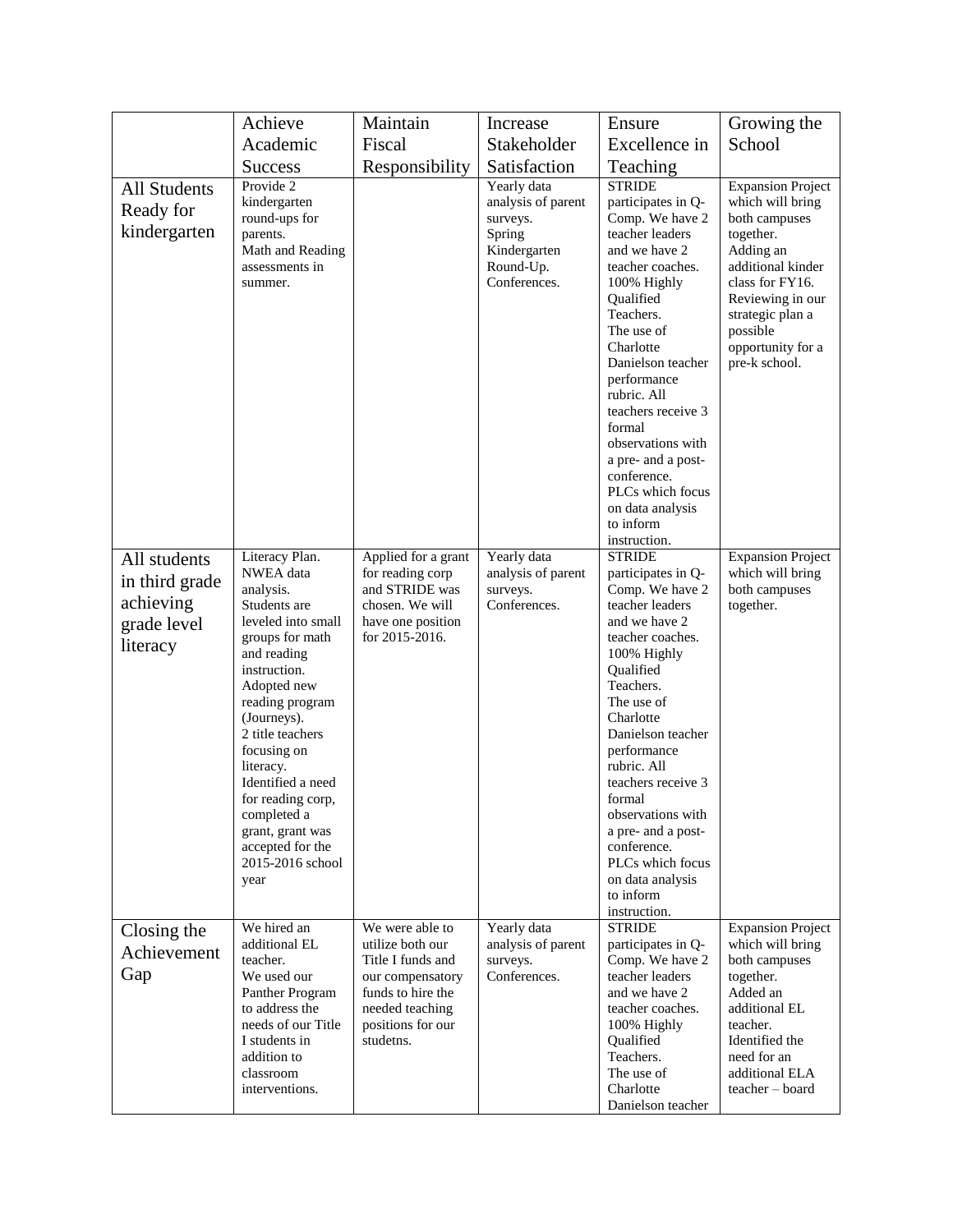| We utilized our   |  | performance        | approved for       |
|-------------------|--|--------------------|--------------------|
| Title I plan.     |  | rubric. All        | 2015-2016.         |
| NWEA and MCA      |  | teachers receive 3 | Added a full-time  |
| data was used to  |  | formal             | art teacher.       |
| help identify the |  | observations with  | Made available     |
| students.         |  | a pre- and a post- | Spanish to all     |
|                   |  | conference.        | students in grades |
|                   |  | PLCs which focus   | $k-8$ .            |
|                   |  | on data analysis   |                    |
|                   |  | to inform          |                    |
|                   |  | instruction.       |                    |

# **Academic Performance**

## **STRIDE Mathematics and Reading:**

STRIDE Academy Middle School has been identified as a Celebration Eligible School for the 2014 – 2015 school year. Our success rate with our 3rd grade students will be represented in the data tables and graphs below. Although we were not a Reward School this year we had a large percentage of our students meet or exceed on the MCA math and reading assessment. The reason we were not recognized as a Reward School is because we consolidated our two schools together which affected how the elementary was to be reported to State stakeholders. As represented in the table below our  $3<sup>d</sup>$  grade students significantly outperformed the state, the local school district, and comparable local elementary schools.. In addition our students averages in both math and reading outperform the local school district in grades 4 and 5. Finally, STRIDE compares favorably to two local schools in both 6th grade math and 6th grade reading by outperforming both St Cloud School District and Sauk Rapids School District.

## **Comparison of STRIDE Academy, MN, St. Cloud School District, and local comparable schools in Mathematics:**

*The tables below represents data from the state report card. It displays the percent of students tested who meet or exceed achievement standards set by Minnesota educators.*

| <b>Math</b> | <b>STRIDE</b> | <b>State</b> | <b>St Cloud</b> | <b>Mississippi Heights</b> | Talahi | <b>Madison</b> | <b>Oak Hill</b> |
|-------------|---------------|--------------|-----------------|----------------------------|--------|----------------|-----------------|
| 3rd         | 77.4%         | 70.9%        | $60.6\%$        | 76.8%                      | 31.2%  | $45.1\%$       | 75.3%           |
| 4th         | 70.8%         | 70.0%        | 57.7%           | 78.6%                      | 30.4%  | 52.3%          | 65.6%           |
| 5th         | 48.3%         | 59.7%        | 39.5%           | 64.3%                      | 16.5%  | 35.5%          | 50.0%           |

| <b>Math</b> | <b>STRIDE</b> | <b>State</b> | <b>St Cloud</b> | <b>Sauk Rapids</b> | <b>North</b> | <b>South</b> |
|-------------|---------------|--------------|-----------------|--------------------|--------------|--------------|
| 6th         | 48.8%         | 57.9%        | 41.4%           | $46.6\%$           | 31.8%        | 41.6%        |
| 7th         | $43.2\%$      | 55.0%        | 36.5%           | 64.6%              | 26.3%        | 43.8%        |
| 8th         | 41.2%         | 58.0%        | 49.9%           | 59.2%              | 45.0%        | 53.6%        |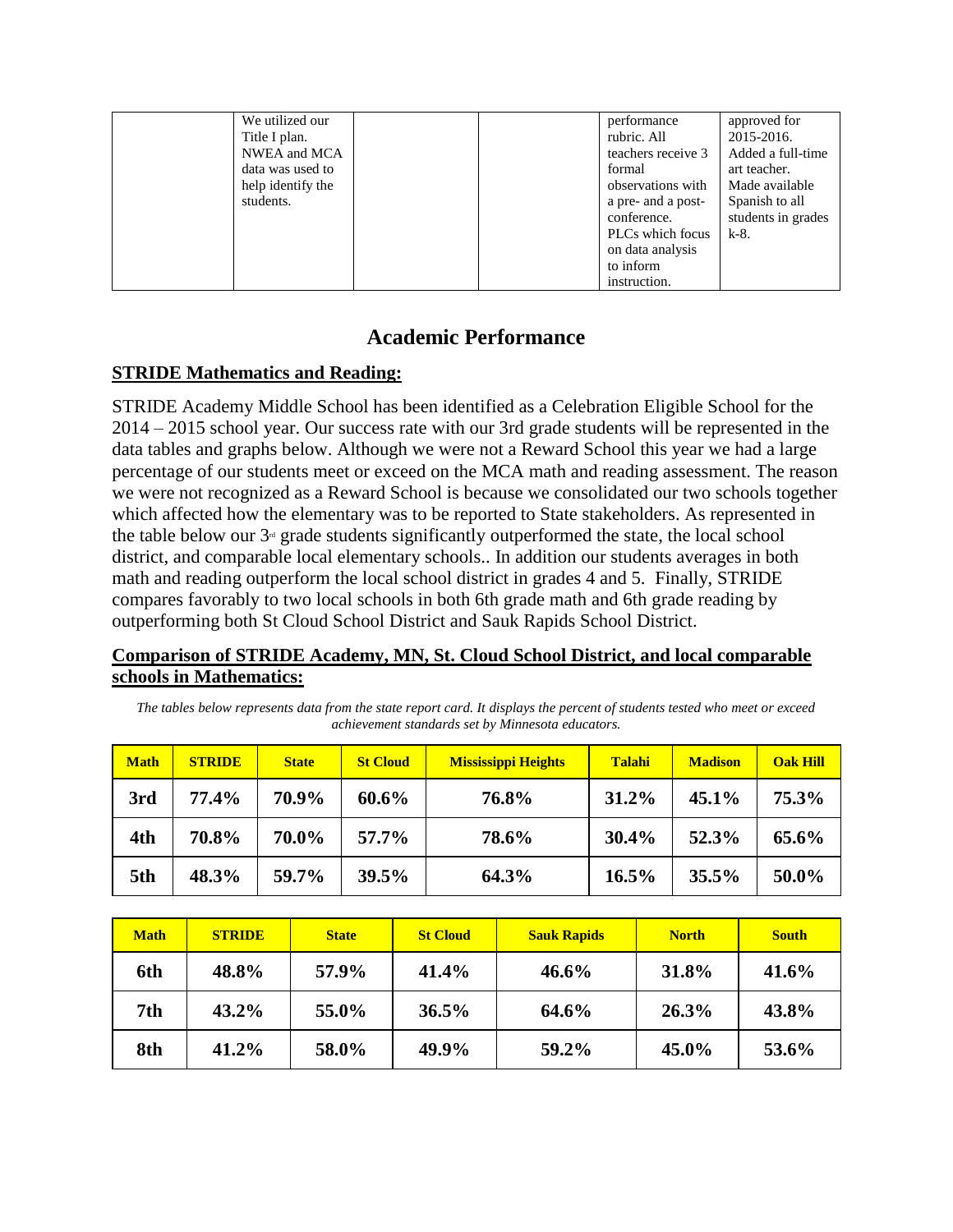



## **Comparison of STRIDE Academy, MN, St. Cloud School District, and local comparable schools in Reading:**

*The tables below represents data from the state report card. It displays the percent of students tested who meet or exceed achievement standards set by Minnesota educators.*

| <b>Reading</b> | <b>STRIDE</b> | <b>State</b> | <b>St Cloud</b> | <b>Mississippi Heights</b> | Talahi | <b>Madison</b> | <b>Oak Hill</b> |
|----------------|---------------|--------------|-----------------|----------------------------|--------|----------------|-----------------|
| 3rd            | 62.9%         | 58.9%        | 47.5%           | 56.5%                      | 31.9%  | 34.1%          | 56.8%           |
| 4th            | 64.6%         | 57.9%        | $46.1\%$        | 59.1%                      | 27.4%  | 36.2%          | 55.0%           |
| 5th            | 58.6%         | 66.7%        | 51.9%           | 57.5%                      | 37.2%  | 42.1%          | 66.9%           |

| <b>Reading</b>  | <b>STRIDE</b> | <b>State</b> | <b>St Cloud</b> | <b>Sauk Rapids</b> | <b>North</b> | <b>South</b> |
|-----------------|---------------|--------------|-----------------|--------------------|--------------|--------------|
| 6th             | $60.5\%$      | 63.9%        | 51.6%           | 60.3%              | 49.3%        | $46.0\%$     |
| 7 <sub>th</sub> | 31.1%         | 55.7%        | 42.7%           | 70.8%              | 36.1%        | $46.7\%$     |
| 8th             | 44.1%         | 56.2%        | 51.4%           | 67.3%              | 44.8%        | 56.7%        |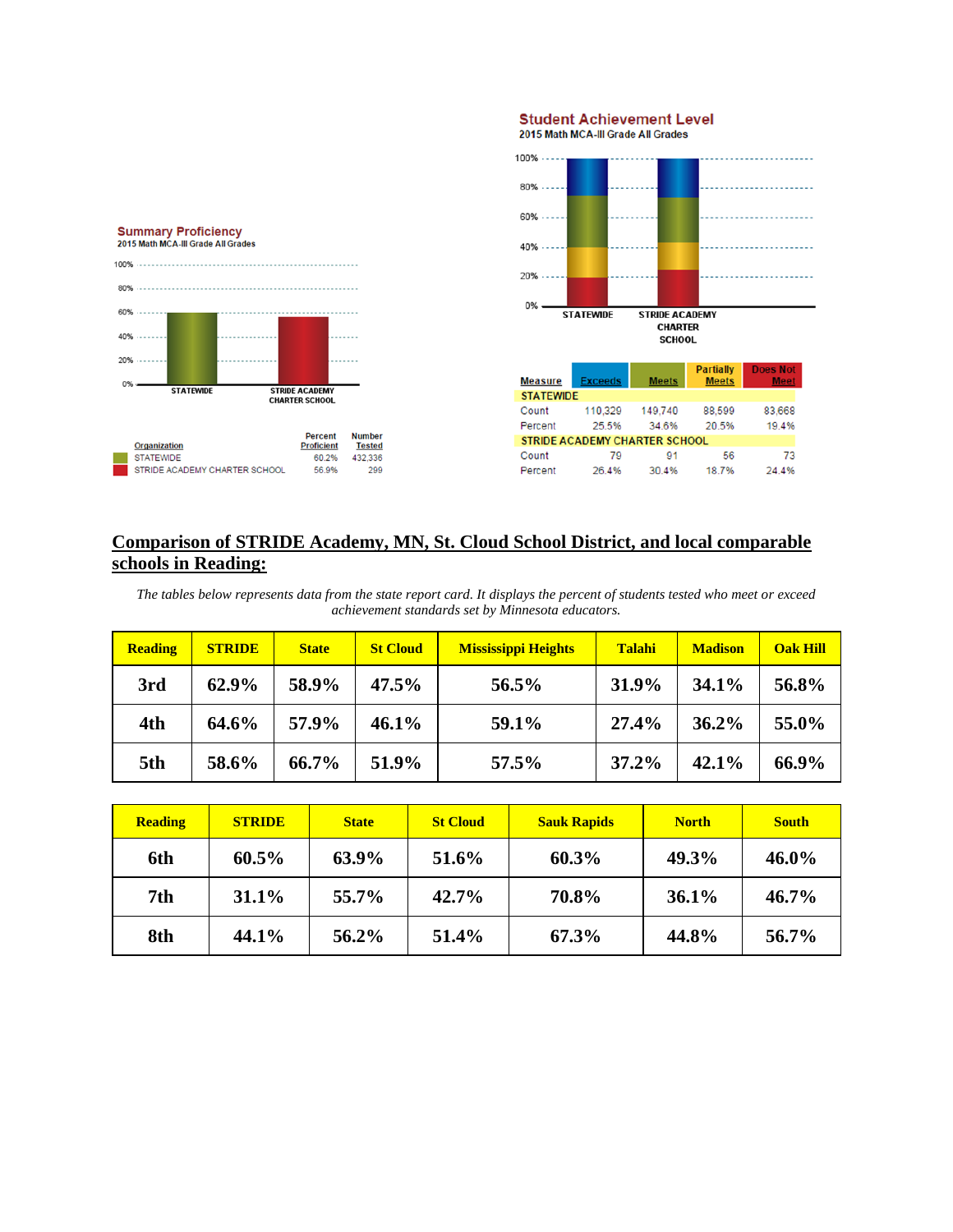

#### **Comparison of STRIDE Academy State, and St. Cloud School District in Science:**

#### **Science:**

In science, STRIDE Academy students outperformed both the state averages and the host district averages on the  $5<sup>th</sup>$  and  $8<sup>th</sup>$  grade science MCAs. STRIDE attributes this performance with our focus of science within The Core Knowledge program (standards based), our hands-on opportunities (standards based), and the opportunity our students have in  $8<sup>th</sup>$  grade with a dedicated science teacher in a dedicated science lab.

|                       |      |      | <b>STRIDE Science   State Science   St. Cloud Science</b> |
|-----------------------|------|------|-----------------------------------------------------------|
| 5 <sup>th</sup> grade | 56.9 | 59.3 |                                                           |
| $8th$ grade           |      | 45.9 | 45.3                                                      |

#### **STRIDE Academy MCA longitudinal data – Mathematics, Reading, and Science:**

*This represents ALL students. Including those who have been at STRIDE less than one year.*

|              | <b>READING</b>                                                               |     |     |     |     |     |     |     |     |     |  |
|--------------|------------------------------------------------------------------------------|-----|-----|-----|-----|-----|-----|-----|-----|-----|--|
|              | All data estimated to the nearest whole percent.                             |     |     |     |     |     |     |     |     |     |  |
| <b>GRADE</b> | 2010<br>2006<br>2007<br>2008<br>2009<br>2011<br>2012<br>2013<br>2014<br>2015 |     |     |     |     |     |     |     |     |     |  |
| 3rd          | 61%                                                                          | 74% | 83% | 80% | 74% | 83% | 83% | 46% | 76% | 63% |  |
| 4th          | 72%                                                                          | 65% | 61% | 69% | 83% | 78% | 77% | 66% | 49% | 64% |  |
| 5th          | 61%                                                                          | 75% | 58% | 72% | 63% | 80% | 74% | 61% | 56% | 56% |  |
| 6th          | N/A                                                                          | 63% | 68% | 67% | 67% | 72% | 74% | 48% | 54% | 61% |  |
| 7th          | N/A                                                                          | N/A | 37% | N/A | N/A | 68% | 67% | 60% | 49% | 28% |  |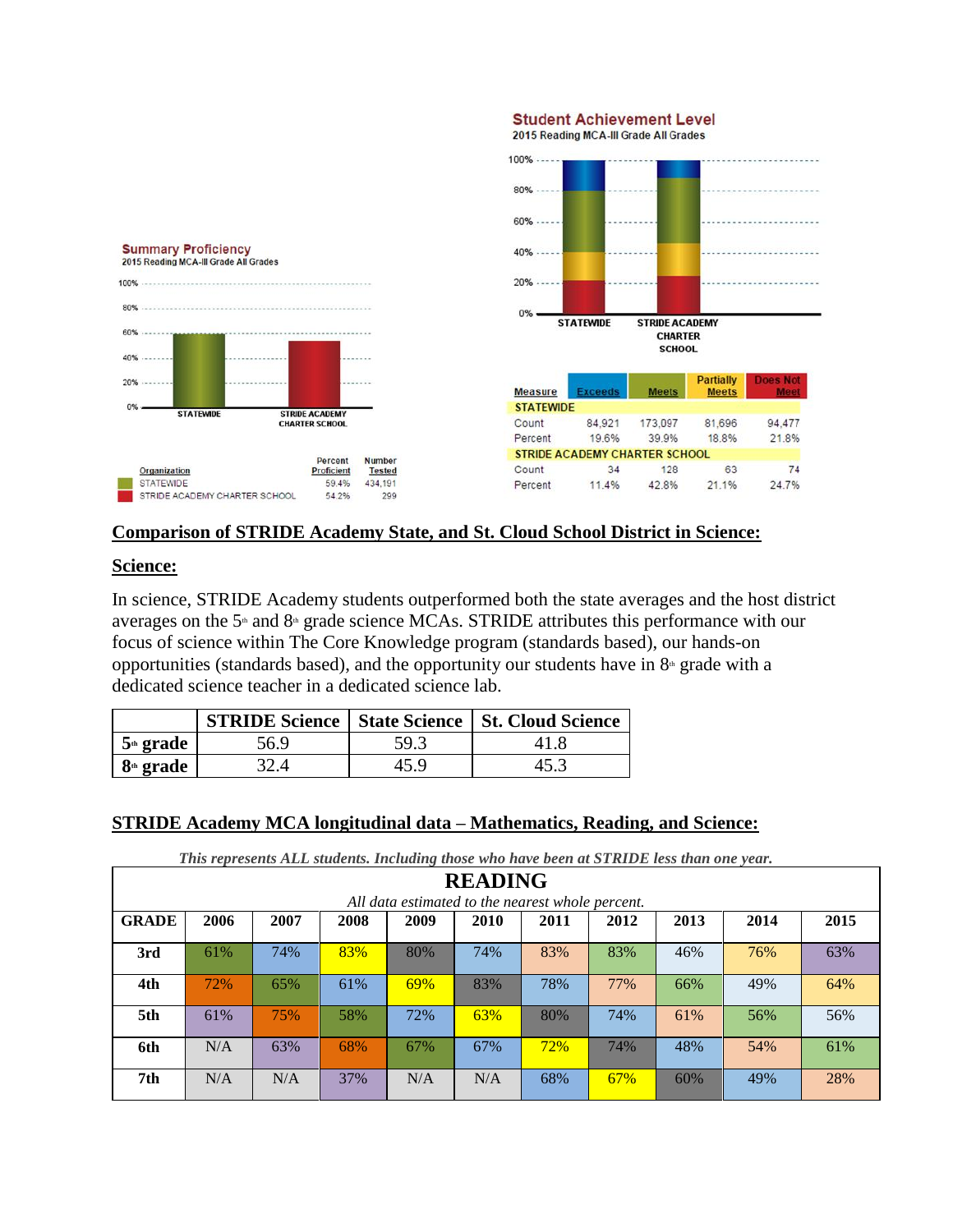| 8th                                                                                                                                              | N/A  | N/A  | N/A  | N/A  | N/A                                              | 58%  | 72%                     | 55%  | 57%  | 42%  |  |
|--------------------------------------------------------------------------------------------------------------------------------------------------|------|------|------|------|--------------------------------------------------|------|-------------------------|------|------|------|--|
| <b>MATHEMATICS</b>                                                                                                                               |      |      |      |      |                                                  |      |                         |      |      |      |  |
| All data estimated to the nearest whole percent.<br>2006<br><b>GRADE</b><br>2007<br>2008<br>2010<br>2011<br>2012<br>2013<br>2014<br>2015<br>2009 |      |      |      |      |                                                  |      |                         |      |      |      |  |
|                                                                                                                                                  |      |      |      |      |                                                  |      |                         |      |      |      |  |
| 3rd                                                                                                                                              | 68%  | 65%  | 79%  | 83%  | 77%                                              | 80%  | 93%                     | 66%  | 83%  | 77%  |  |
| 4th                                                                                                                                              | 56%  | 53%  | 70%  | 79%  | 82%                                              | 68%  | 81%                     | 80%  | 57%  | 70%  |  |
| 5th                                                                                                                                              | 55%  | 65%  | 55%  | 66%  | 62%                                              | 53%  | 63%                     | 61%  | 46%  | 46%  |  |
| 6th                                                                                                                                              | N/A  | 63%  | 58%  | 61%  | 62%                                              | 44%  | 69%                     | 45%  | 51%  | 49%  |  |
| 7th                                                                                                                                              | N/A  | N/A  | 44%  | N/A  | N/A                                              | 65%  | 56%                     | 53%  | 42%  | 43%  |  |
| 8th                                                                                                                                              | N/A  | N/A  | N/A  | N/A  | N/A                                              | 33%  | 74%                     | 45%  | 62%  | 39%  |  |
|                                                                                                                                                  |      |      |      |      |                                                  |      | New test year math 2011 |      |      |      |  |
|                                                                                                                                                  |      |      |      |      |                                                  |      |                         |      |      |      |  |
|                                                                                                                                                  |      |      |      |      | <b>SCIENCE</b>                                   |      |                         |      |      |      |  |
|                                                                                                                                                  |      |      |      |      | All data estimated to the nearest whole percent. |      |                         |      |      |      |  |
| <b>GRADE</b>                                                                                                                                     | 2006 | 2007 | 2008 | 2009 | 2010                                             | 2011 | 2012                    | 2013 | 2014 | 2015 |  |
| 5th                                                                                                                                              | N/A  | N/A  | 38%  | 53%  | 60%                                              | 63%  | 63%                     | 59%  | 65%  | 57%  |  |
| 8th                                                                                                                                              | N/A  | N/A  | N/A  | N/A  | N/A                                              | 8%   | 52%                     | 54%  | 52%  | 32%  |  |

STRIDE Academy continued to implement Data Driven Instruction which involved the development of instructional goals based on interim assessments in both math and reading for grades k - 8. Teachers were provided opportunities during their PLC time to review and analyze data. The STRIDE Academy Q-Comp team conducts a self -evaluation on our DDI implementation. The rubric below represents the evaluation.

## **South Campus Continuous Improvement Plan:**

STRIDE Academy will focus on Data Driven Instruction in grades  $4 - 8$ . With purposeful response to data teachers will increase their implementation of effective strategies to meet student skill need based on state standards. With the focus on Data Driven Instruction our students in grades  $4 - 8$  will be able to read at grade level and be proficient in the MN state math standards.

All staff members will attend a PLC meeting once per week with either grade level peers or cross-content peers. All teachers will create interim assessments, analyze the data with a coach, and meet with their peers to refine instruction based on student needs and standards, and implement research based strategies. PLC teams will meet throughout the 2014 – 2015 school year. These teams will meet on a weekly basis. After quarter 1 STRIDE will review the process. Long Range plan will focus on the continuation of PLCs. We will monitor with our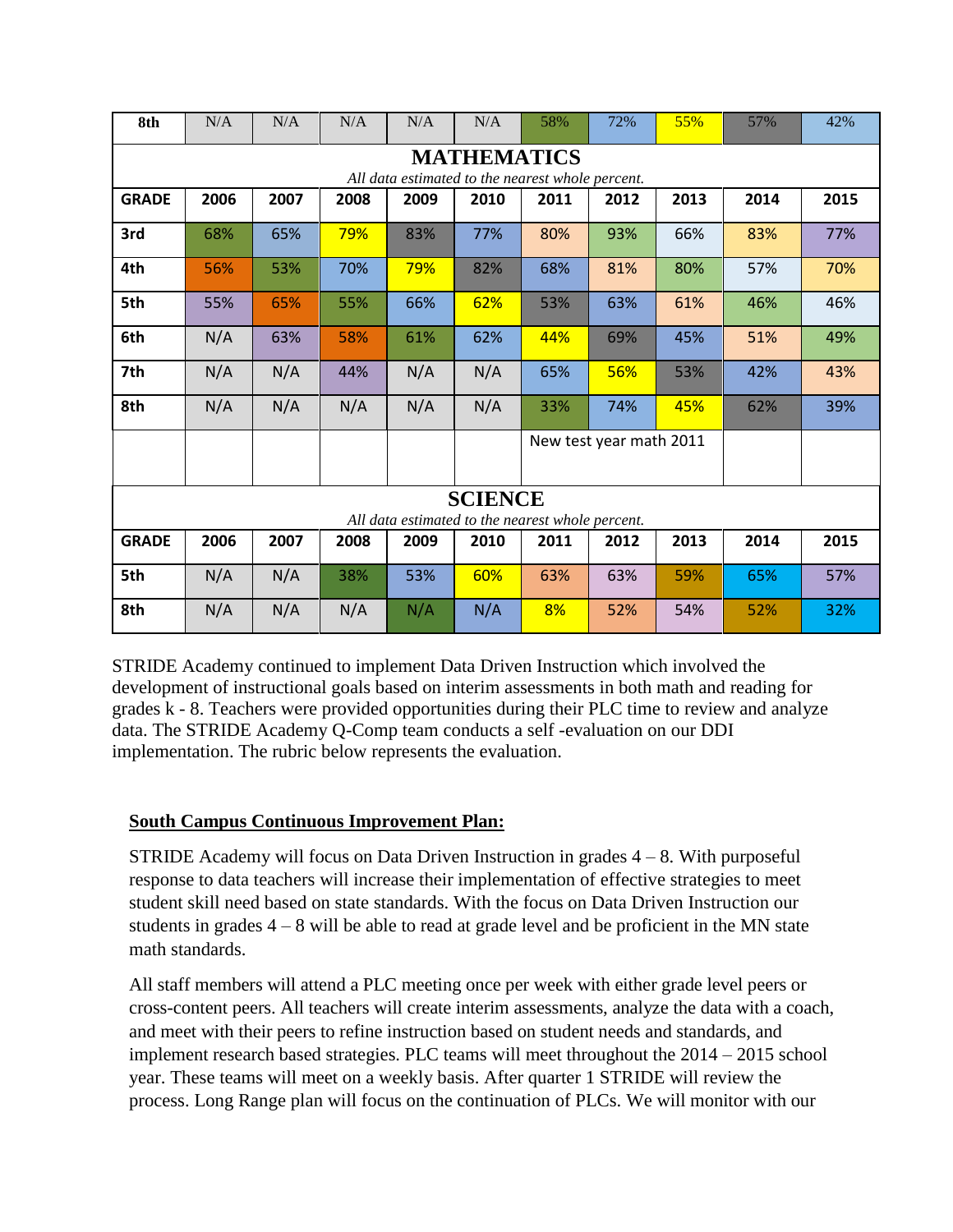monthly calendar and agendas with minutes. We will monitor attendance of staff. We will monitor the instructional plans developed during the PLCs and we will monitor the completion of data analysis documents. To ensure the improvement effort continues to be implemented we will utilize the Plan, Do, Act, Review model on a quarterly basis to ensure all are implementing. We will meet as a leadership group at the end of the school year to prepare for the 2015 – 2016 school year implementation.

## **Q-Comp Professional Development and Professional Learning Communities:**

The PLCs will be led by our principal twice per month and by our teacher leader twice per month. The groups will be structured per grade level with our SPED team and our specialist team each having a group. All groups will have a focus on math and reading. The professional development will focus specifically on instructional strategies which would include:

- Formative Assessments that drive students understanding of Minnesota State Standards, (use of ticket outs, do nows, questions to check understanding, etc…)
- Differentiating Instruction to target students individual struggles on identified benchmarks
- Increase student discussion, (turn and talk, pair and share, etc...)
- Preview and build background knowledge for at-risk students in reading for all content areas

The success of teachers will be determined via 3 observations scheduled throughout the year. It is expected teachers will show proficiency in the use of the above instructional strategies after receiving professional development facilitated by Q-Comp Lead Teacher or Peer Coach at their weekly PLC meetings and their proficiency will be measured through the teacher evaluation process based on Charlotte Danielson Framework.

Math- The percentage of all students enrolled October 1 in grades  $4 - 8$  at STRIDE Academy who earn an achievement level of Meets the Standards or Exceeds the Standards in math on all state accountability tests (MCA, MTAS) will increase from 51.1% in 2014 to 59.1% in 2015.

Reading- The percentage of all students enrolled October 1 in grade 3 at STRIDE Academy who earn an achievement level of Meets the Standards or Exceeds the Standards in reading on all state accountability tests (MCA, MTAS, MOD) will increase from 52.6% in 2014 to 60.6% in 2015.

# **North Campus Continuous Improvement Plan:**

STRIDE Academy will focus on Data Driven Instruction in grades  $k - 3$ . With purposeful response to data teachers will increase their implementation of effective strategies to meet student skill need based on state standards. With the focus on Data Driven Instruction our students in grades  $k - 3$  will be able to read at grade level and be proficient in the MN state math standards.

All staff members will attend a PLC meeting once per week with either grade level peers or cross-content peers. All teachers will create interim assessments, analyze the data with a coach,